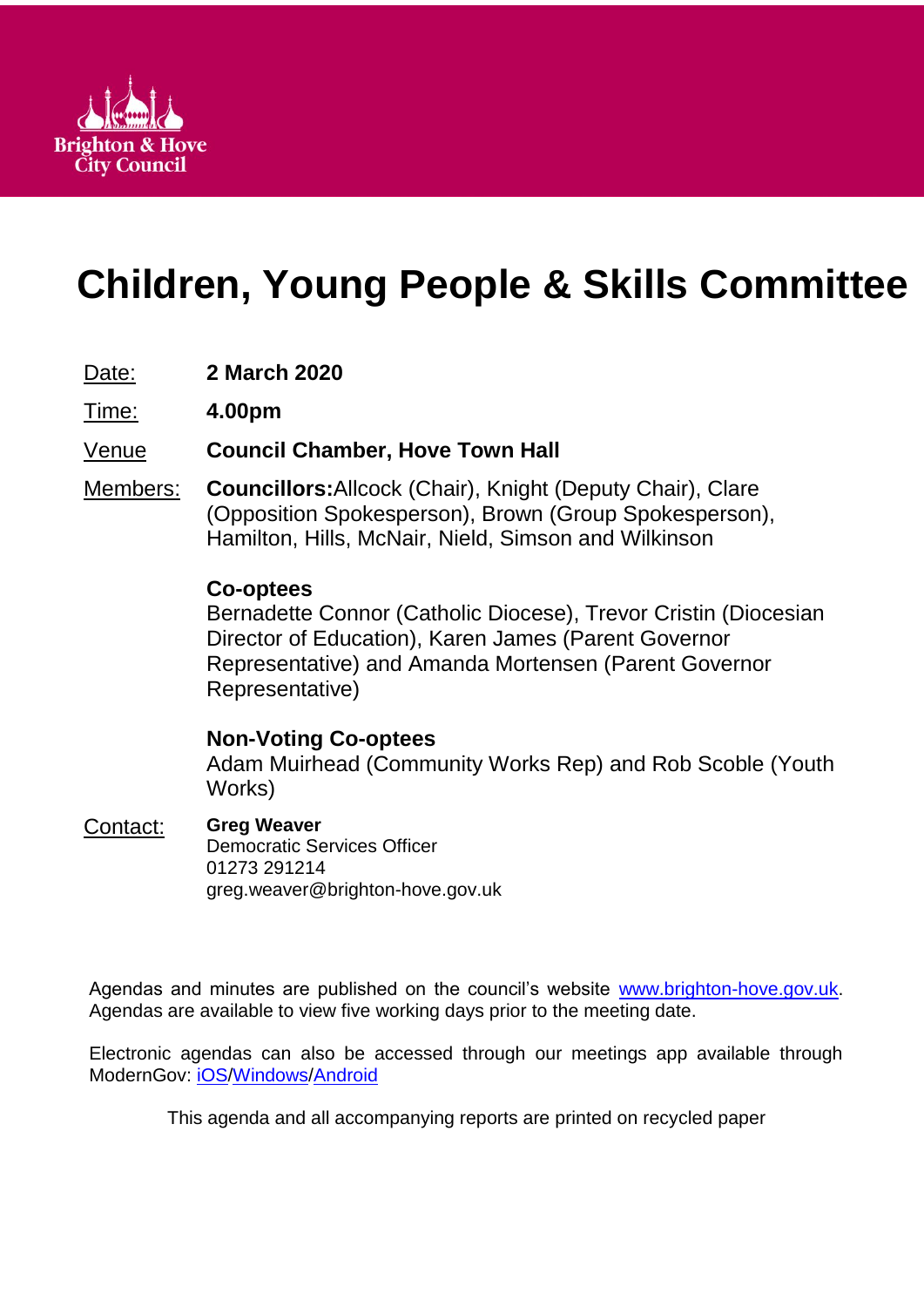#### **PART ONE Page**

#### **58 PROCEDURAL BUSINESS**

**(a) Declaration of Substitutes:** Where Councillors are unable to attend a meeting, a substitute Member from the same Political Group may attend, speak and vote in their place for that meeting.

#### **(b) Declarations of Interest:**

- (a) Disclosable pecuniary interests;
- (b) Any other interests required to be registered under the local code;
- (c) Any other general interest as a result of which a decision on the matter might reasonably be regarded as affecting you or a partner more than a majority of other people or businesses in the ward/s affected by the decision.

In each case, you need to declare

- (i) the item on the agenda the interest relates to;
- (ii) the nature of the interest; and
- (iii) whether it is a disclosable pecuniary interest or some other interest.

If unsure, Members should seek advice from the committee lawyer or administrator preferably before the meeting.

**(c) Exclusion of Press and Public:** To consider whether, in view of the nature of the business to be transacted, or the nature of the proceedings, the press and public should be excluded from the meeting when any of the following items are under consideration.

*NOTE: Any item appearing in Part Two of the Agenda states in its heading the category under which the information disclosed in the report is exempt from disclosure and therefore not available to the public.*

*A list and description of the exempt categories is available for public inspection at Brighton and Hove Town Halls.*

#### **59 MINUTES 7 - 26**

To consider the minutes of the meeting held on 13 January 2020.

#### **60 CHAIR'S COMMUNICATIONS**

#### **61 CALL OVER**

(a) Items  $(65 - 70)$  will be read out at the meeting and Members invited to reserve the items for consideration.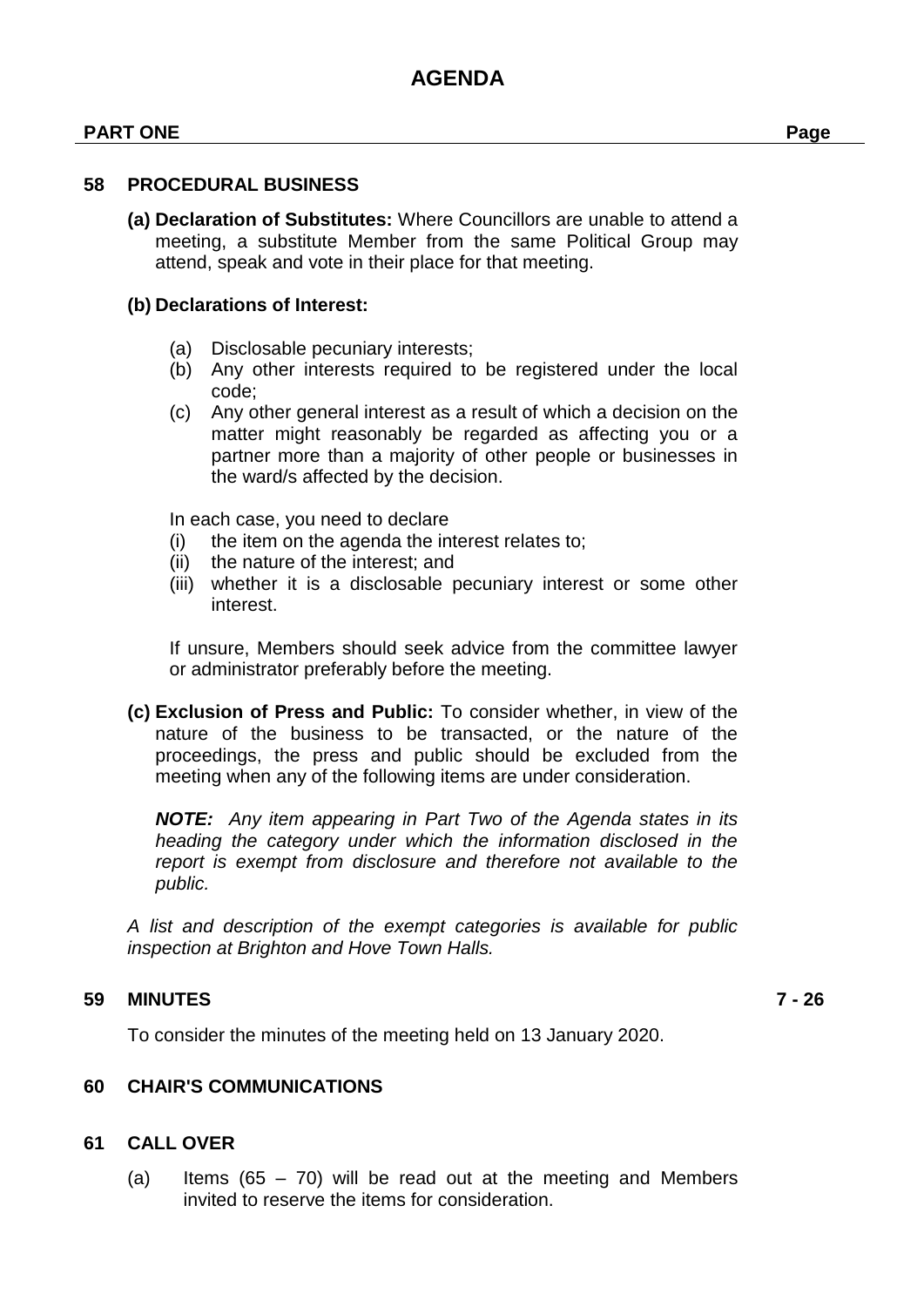(b) Those items not reserved will be taken as having been received and the reports' recommendations agreed.

#### **62 PUBLIC INVOLVEMENT**

To consider the following matters raised by members of the public:

- (a) **Petitions:** to receive any petitions presented to the full council or at the meeting itself;
- (b) **Written Questions:** to receive any questions submitted by the due date of 12 noon on the 25 February 2020;
- (c) **Deputations:** to receive any deputations submitted by the due date of 12 noon on the 25 February 2020.

#### **63 MEMBER INVOLVEMENT 27 - 30**

To consider the following matters raised by Councillors:

- (a) **Written Questions:** to consider any written questions;
	- **(i) Duke of Edinburgh Awards –** Councillor Shanks
- (b) **Notices of Motion:** to consider any Notices of Motion referred from Council or submitted directly to the Committee:
	- **(i) NEU Strikes –** Councillor Clare

#### **64 SCHOOL OFSTED PRESENTATION 31 - 46**

Report of the Executive Director for Families, Children & Learning (Copy attached)

| <b>Contact Officer:</b> | <b>Mark Storey</b> | Tel: 01273 294271 |
|-------------------------|--------------------|-------------------|
| Ward Affected:          | All Wards          |                   |

#### **65 EVERY CHILD A READER (ECAR) 47 - 58**

Report of the Executive Director for Families, Children & Learning (Copy attached)

*Contact Officer: Joyti Azad Ward Affected: All Wards*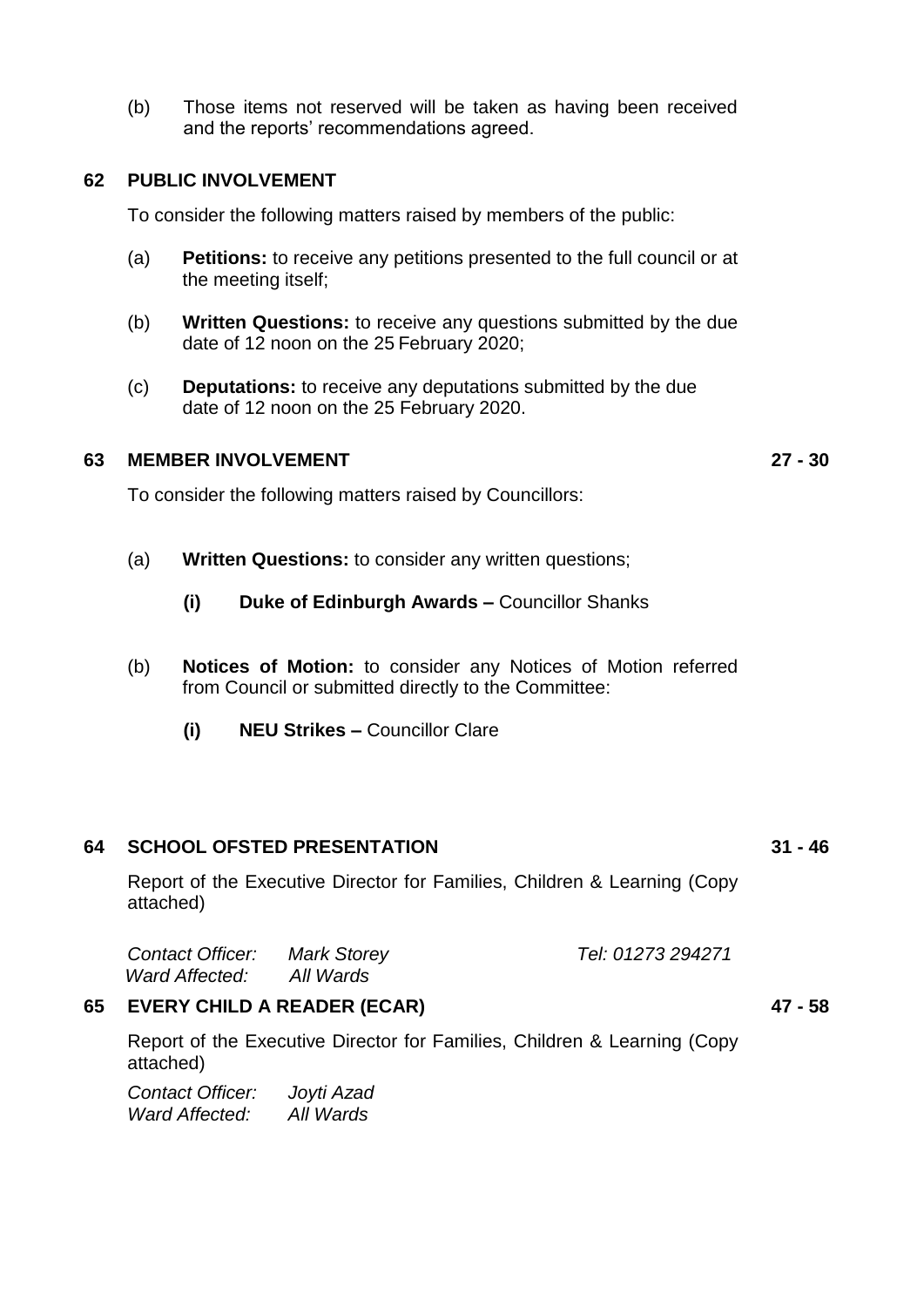# **66 MATHEMATICS IN INFANT, JUNIOR AND PRIMARY SCHOOLS IN BRIGHTON & HOVE 59 - 66** Report of the Executive Director for Families, Children & Learning (Copy attached) *Contact Officer: Hilary Ferries Tel: 01273 293738 Ward Affected: All Wards* **67 ANNUAL REPORT ON EDUCATION STANDARDS 2018/19 67 - 96** Report of the Executive Director for Families, Children & Learning (Copy attached) *Contact Officer: Mark Storey Tel: 01273 294271 Ward Affected: All Wards* **68 EDUCATION CAPITAL RESOURCES AND CAPITAL INVESTMENT PROGRAMME 2020/21 97 - 116** Report of the Executive Director for Families, Children & Learning (Copy attached) *Contact Officer: Richard Barker Tel: 01273 290732 Ward Affected: All Wards* **69 FCL DIRECTORATE PERFORMANCE MANAGEMENT FRAMEWORK** Report of the Executive Director for Families, Children & Learning (Copy attached) *Contact Officer: Anna Gianfrancesco Tel: 01273 293966 Ward Affected: All Wards* **70 MENTAL HEALTH SUPPORT TEAM UPDATE REPORT: SCHOOLS WELLBEING SERVICE 117 - 124** Report of the Executive Director for Families, Children & Learning (Copy attached)

*Contact Officer: Mohammed Bham Ward Affected: All Wards*

## **71 ITEMS REFERRED FOR COUNCIL**

To consider items to be submitted to the 20 April 2020 Council

meeting for information.

*In accordance with Procedure Rule 24.3a, the Committee may determine that any item is to be included in its report to Council. In addition, any Group may specify one further item to be included by notifying the Chief Executive no later than 10am on the eighth working day before the Council meeting at which the report is to be made, or if the Committee meeting take place after this deadline, immediately at the conclusion of the Committee meeting*